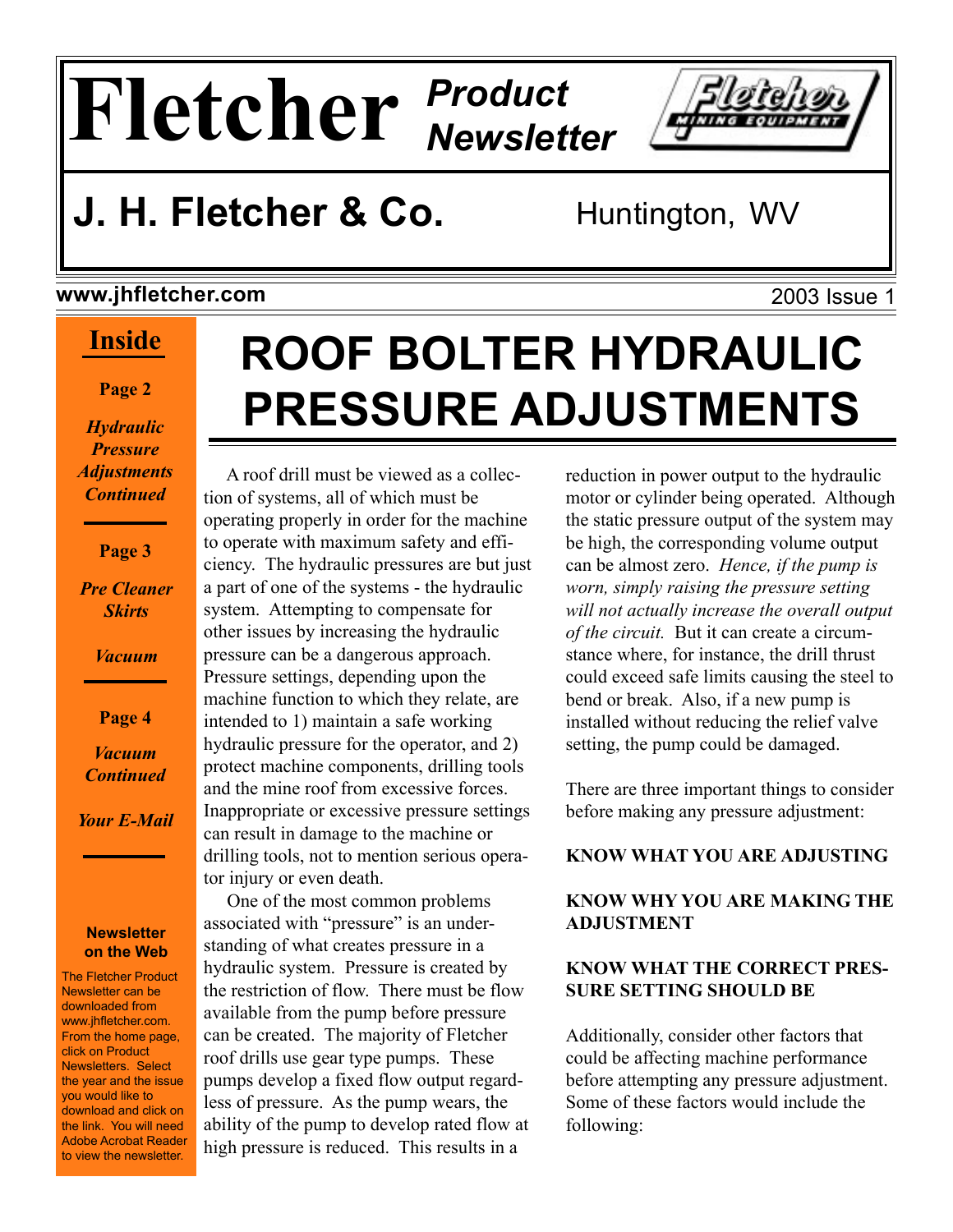#### **A. PUMP CONDITION**

As pointed out earlier, if the pump is worn the actual power output to the circuit being operated will be reduced. Although it may be possible to increase the static pressure setting, this will not result in any improvement in operation and can result in serious safety hazards.

#### **B. HYDRAULIC OIL LEVEL**

If the hydraulic oil level is low this will result in heating, which will reduce pump and component efficiency. In extreme cases cavitation will occur, causing pump and component damage. Cavitation will result in foaming of the hydraulic oil.

#### **C. CONDITION OF HYDRAULIC OIL**

Contaminated hydraulic oil will result in premature hydraulic component failure. Always use the fill pump system (manual or powered) when adding hydraulic oil. Never pour hydraulic oil into the machine through the breather cap opening. If the hydraulic oil has been contaminated with water, the oil will have a milky appearance.

#### **D. FILTER CONDITION**

Dirty pressure line filters will create additional pressure loss in the system creating heat and reducing system effectiveness.

If the return line filters are dirty, this will create excessive backpressure, again resulting in diminished system operation.

Clogging of the suction strainers (located in the hydraulic tank) will starve the pumps and possibly lead to cavitation.

#### **E**. **MECHANICAL SYSTEM - BINDING, ALIGNMENT AND LUBRICATION**

If the system being operated, for instance the drill feed or rotation, is not properly lubricated, maintained or adjusted, a considerable amount of the power available to the system can be expended in simply overcoming these problems resulting in overall reduction in drilling ability. Drill head alignment is particularly important on arm feed style machines.

#### **F. DUST COLLECTION SYSTEM OPERATION**

The most important thing to remember when troubleshooting or adjusting the drilling system is that the hole cannot be drilled any faster than the dust can be removed from the hole. Drilling rate (speed) is directly related to the efficiency of the dust suppression system. Always check the dust suppression system for proper operation before making any drilling system hydraulic adjustments. Clogged hoses, leaks and dirty dust filters, worn blowers or vacuum relief valves, will seriously affect dust suppression system operation.

#### **G. CONDITION OF DRILLING TOOLS - DRILL STEELS AND BITS**

As with the dust suppression system, the condition of the drill steels and bits can seriously affect drilling efficiency. Make sure bits are sharp, properly ground (if re-used) and drill steels are not bent, cracked or broken. Also, try to minimize the use of multiple drill steels.

**Proper pressure settings are essential for safety.** Some of the hazards associated with incorrect

pressure settings include the following:

#### **A. Drilling System:**

Bending or breaking of drill steels can endanger the operator resulting in serious injury or death.

#### **B. Stabilizing Foot:**

Setting the stabilizing foot with excessive pressure can create a situation where the driller canopy can strike the operator when the foot is retracted. This has been discussed in Fletcher Information Bulletin 67, which is available on line at www.jhfletcher.com or by contacting our Risk Management Department at (304) 525-7811.

#### **C. ATRS System:**

If the ATRS pressure is set too low, the accumulator will not be sufficiently charged during setting to provide oil pressure for maintaining roof contact. If the pressure is set too high, the system can exert excessive pressure against the roof causing a possible dislodgment of roof material.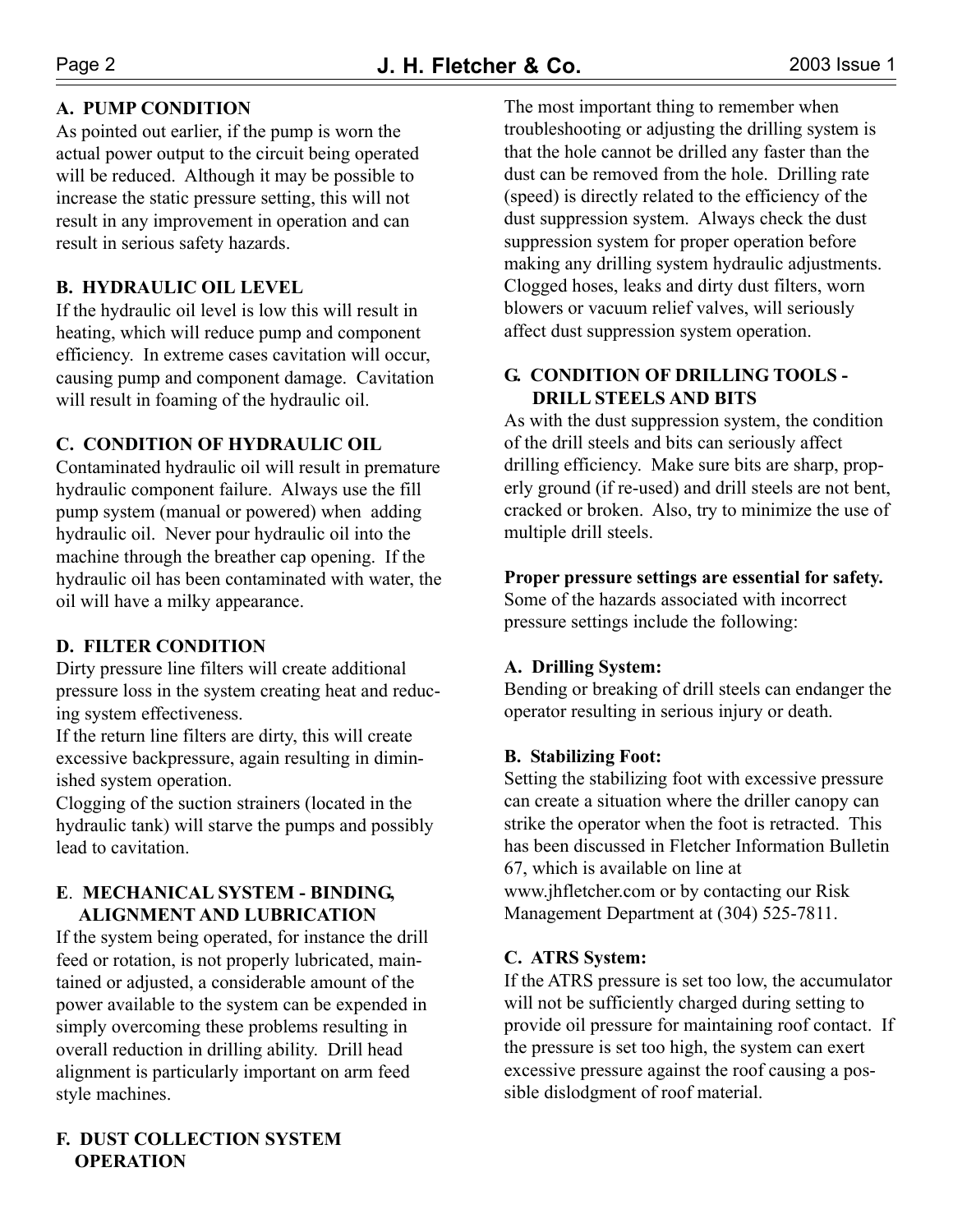Information concerning pressure settings and machine maintenance and adjustment can be found in the Service Manual. Keep in mind if you are having problems identifying a circuit, the machine hydraulics may have been modified or non-OEM replacement components may have been used,

which could affect how the machine operates and expose your operator to a potentially unsafe piece of equipment.

*Additional information can be obtained by contacting our Risk Management Department.*

# **PRECLEANER SKIRTS**

 Pre-cleaners have become a popular option on Fletcher roof bolters. They minimize the frequency of servicing the dust box, thereby making the overall system more efficient. In order to keep the pre-cleaners from being damaged, they are mounted relatively high on the machine. Depending on conditions, the dust falling from the pre-cleaner could make a cloud and be re-introduced into the mine air. In order to help minimize this situation, precleaner skirts have been developed.



 The skirt fits all Fletcher precleaner designs. The kit can be ordered in a 14" length (part number: 56363 & 56221 or a 28" length (part number: 56364 & 56221).

 To attach the kit to the pre-cleaner the operator should install the kit so that the rubber skirt is not dragging on the ground, this could suck water or dirt into the dust system. We encourage you to look at this as another way to control your operator's exposure to dust. Even if you have a machine mounted higher than 28", the rubber can be cut to length upon special request. To order, call your Fletcher authorized parts distributor or J.H. Fletcher & Co.



**Skirt** 

### *Have you checked your vacuum lately?*

 The dust collection system used by J.H. Fletcher & Co. has passed a MSHA performance test. The MSHA approval incorporates all the individual dust components into a certified system. The vacuum setting used for testing is based on blower performance (check your parts manual for your specific blower). This vacuum setting is stamped on the dust approval tag that is usually located in the tram deck. This is the minimum vacuum that can be used with the dust

approval. If the blower wears to the point that it cannot maintain this pressure, it must be replaced. You are required to use only genuine Fletcher parts to maintain your dust collection system.

The importance of proper vacuum settings:

 1. Less respirable dust: cuttings are properly removed from the hole during the drilling cycle creating a safer work environment.